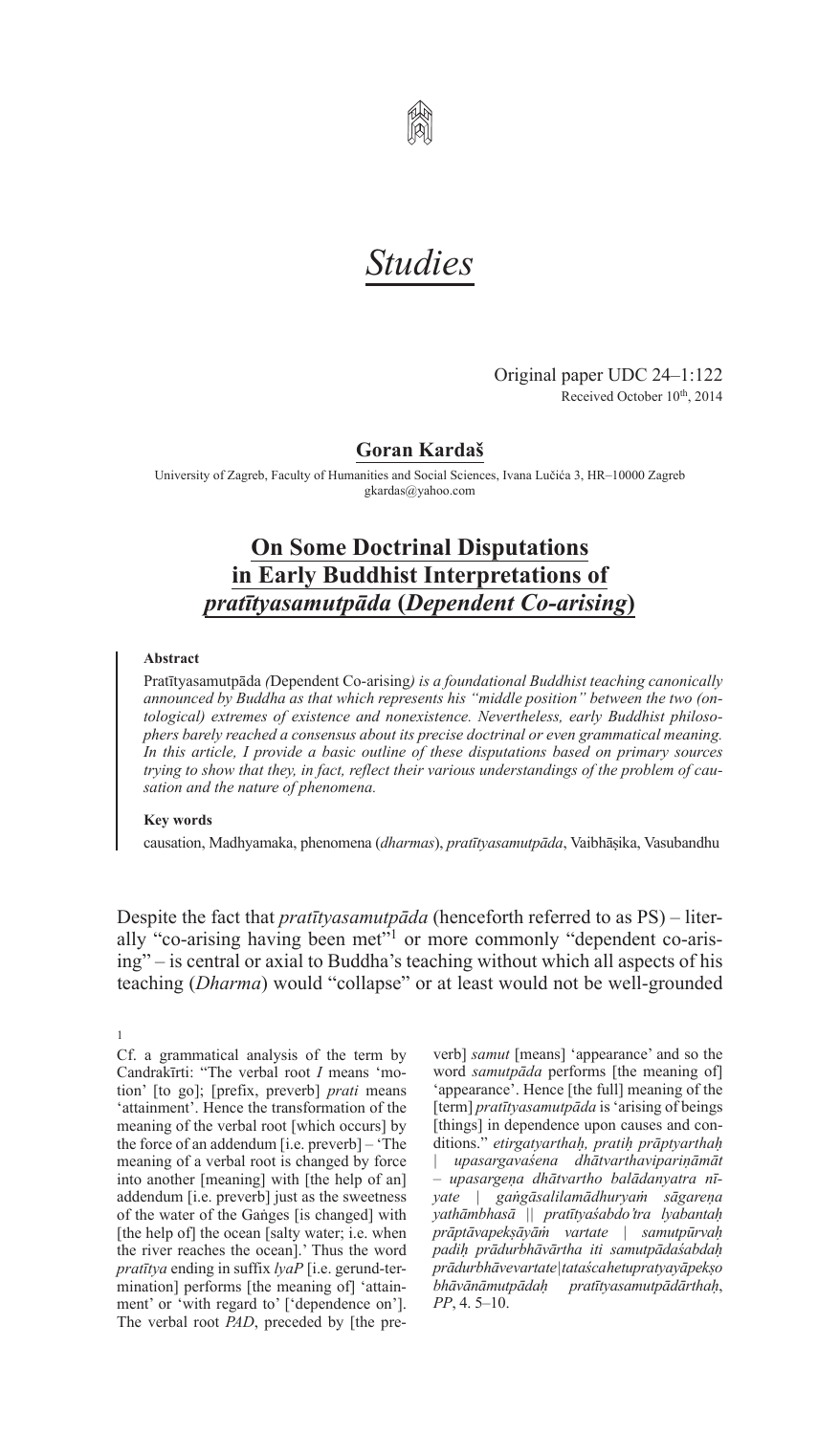and connected, almost no consensus about its precise linguistic2 and doctrinal meaning has been reached. This lack of consensus is perhaps even more pronounced within the Buddhist tradition itself than its Western interpretations, the latter of which is additionally and almost inevitably laden with notions and ideas of Western philosophy (e.g., causality) which are superimposed on an ancient and distant worldview.

Is PS Buddha's "provisional" description of the nature of reality (restricted to the sphere of sentient beings' psycho-physical "constituents", *pañcaskandhas*) given in a nutshell, a linguistic or, better yet, communication "strategy" proved to be beneficial and "stimulative" for sentient beings or at least for some of them in their effort to overcome existential turmoil? There can be no doubt that Buddha framed his Teaching, particularly on PS, intentionally having in mind its "utility" and suitability for religious purposes (notably, the eradication of suffering) as he saw and preached them.<sup>3</sup> Maybe his vision of reality "as it is" (*yathābhūta*) was so far beyond ordinary experience – and hence beyond (direct) expressibility (because language follows ordinary, i.e., shared experience) – that, once he decided to somehow communicate it to the world, he was urged to set up a "teaching method" whose words and utterances could "carry over" (as a raft), but which in themselves had nothing in common with that vision. So, according to this presumption, PS, the doctrine of *pañcaskandha*, the doctrine of *anātman* ("no-self"), etc., are just beneficial instructional strategies and not a faithful signature of reality as it is (whatever it "is") simply because language as any other social human activity cannot and may not transgress the boundaries of "this world" if it wants to be meaningful and appealing. Buddha became famous and appealing because he proved himself as a skilful communicator who knew how to somehow communicate his private and lofty experience in a common, "public" language, whereby it could start to affect others' minds in the pursuit of "the path of deliverance" (*vimuktimarga*).4 Otherwise, the gulf between "the world of men" (*manuṣyaloka*) and *nirvāṇa* would remain unbridgeable. This could, of course, be the *Mahāyāna* and particularly the *Madhyamaka* understanding of *Buddhadharma* (Buddha's doctrine) as necessarily a "convention" (*vyavahāra*) in the light of its radical differentiation between the "two truths".5 But was it entirely conventional for Buddha himself?

There are some statements in the Canon which seem to suggest that not all of his teachings are merely a convention, a "raft", for the purpose of carrying one over to the other shore. It seems that some of his teachings expose certain "objective" truths which Buddha discovered and not "invented" (such as, presumably, certain contemplative procedures, types of discourse, etc.), and these are mostly, if not solely, connected with the notion of PS. If so, then at least PS is not a "provisional designation" of reality, a good or appealing frame for changing the stream of uncultivated being, but a statement of an innermost truth about reality, ruthless world affairs and its discourses. PS, as a formulation coupled with a few of its further qualifications given by Buddha, may be conventional in the sense that it serves as an explanation (hence, conventional) of certain doctrinal points (i.e., the explanation of the process of *karma* in the context of *anātman* and many others), but at the same time, it could refer to or "make known" something which is "independent" of *Buddhadharma*. PS could be the whole and "prescriptive" context or axis of the latter in a linguistic, doctrinal and practical sense;<sup>6</sup> in a word, "the boundary point" of experience and hence of *Buddhadharma*. 7

Buddha's most striking formulation which indicates the "objectivity" of PS is to be found in the *Paccayasutta* (S. 2.1.2.10):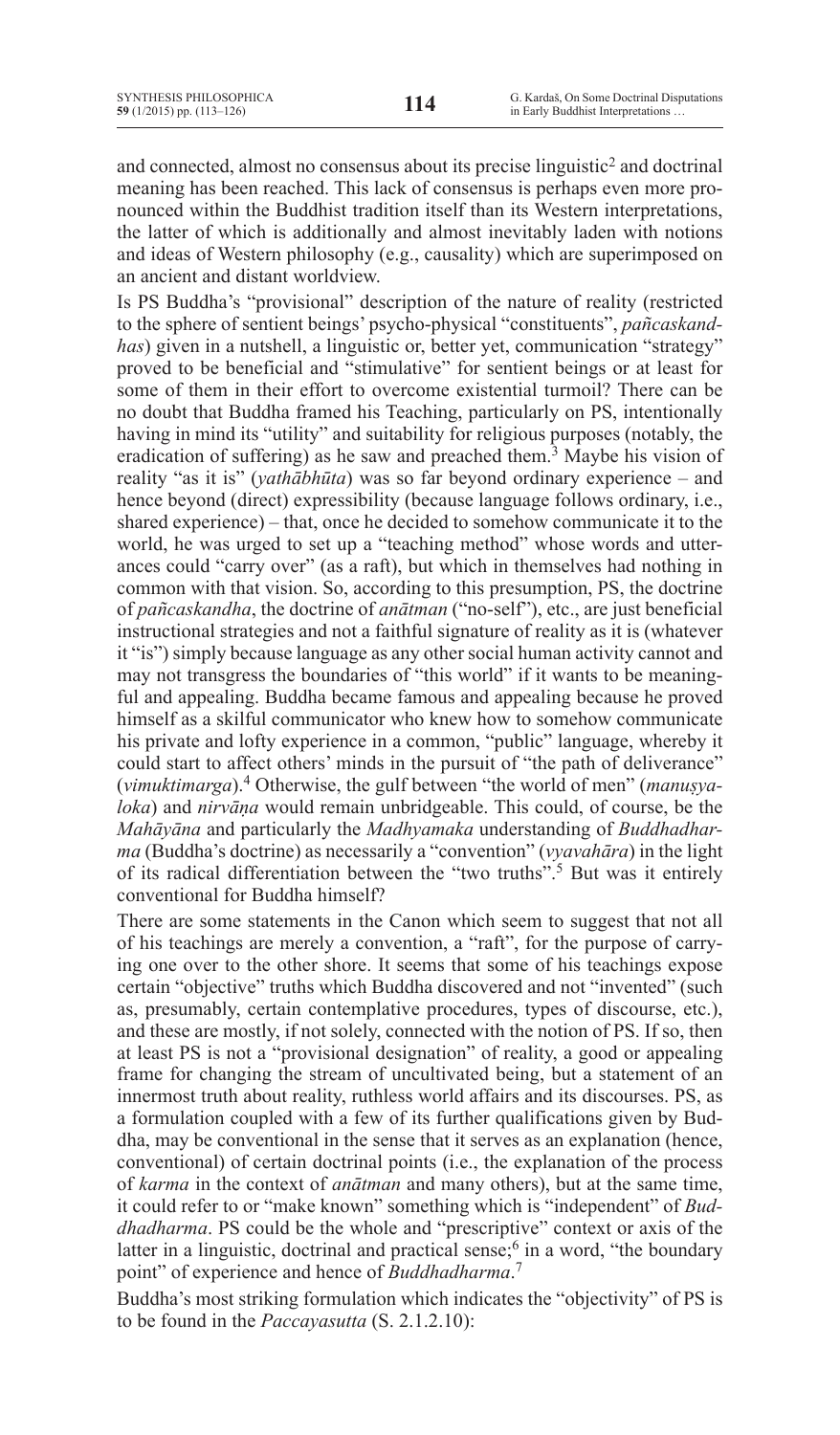"What is *paṭiccasamuppāda*? Conditioned by birth, Bhikkhus, decay and death [occurs]. Whether *Tathāgatas* arise or not, this property [or: base, *dhātu*] stands, namely [or: as] the steadfastness of phenomena (*dhammaṭṭhitatā*), the orderliness of phenomena (*dhammaniyāmatā*) or that-conditionality (*idappaccayatā*). The *Tathāgata* becomes fully awake to this and realises it; being awake to and having realised it, he explains it, teaches it, points it out, establishes, makes it clear, analyses, exposes it and says: 'behold – conditioned by birth, Bhikkhus, decay and death [occurs]'. … These [statements/chains of conditioning, namely 'conditioned by ignorance, karmic formations…'] which are [qualified as] suchness, not-unsuchness, not-otherness and conditionality – this, Bhikkhus, is called *paṭiccasamuppāda*."8

2

The main disputation between Buddhist philosophers concerned the word formation of "pratītya". Some of them (e.g., Candrakīrti, the Vaibhāṣika school, Buddhaghosa) held that it is a gerund ("having been met/attained"), while others (mostly the Sautrāntika school, but also some Mādhyamikas) held that it is a secondary derivative noun in a sense of "those which are transient". This alternative grammatical analysis was reported by Vasubandhu: "Others, however, interpret [the meaning of PS] differently in order to remove this criticism [apparently by Grammarians, see the context]. [According to them,] *prati* means 'distributiveness' [generalisation, *vīpsā*]; the verbal root *I* [means 'to go']; *itya* is a participle [secondary derivative noun], i.e., 'those which are transient'. *Pad*, preceded by *ut*, means 'appearance'. [Therefore, according to them], *pratītyasamutpāda* [means] the co-arising ['arising in combination'] of transient [things] under this-andthat totality of causes." *anye punarasya codyasya parihārārthamanyathā parikalpayanti* – *pratirvīpsārthaḥ, itau sādhava ityāḥ = anavasthāyinaḥ, utpūrvaḥ padiḥ prādurbhāvārthaḥ, tāṃ tāṃ kāraṇasāmagrīṃ prati ityānāṃ samavāyenotpādaḥ pratītyasamutpāda iti*, *Bhāṣya* to AK 3. 28ab.

3

Inquiring – almost rhetorically – why Buddha taught PS the way he did, Buddhaghosa explains that it was done in that way "because of the complete auspiciousness (beneficence) of PS [thought in that way] and because he himself [Buddha] has obtained grace (elegance) in instructing PS [that way]. For PS is entirely auspicious (beneficial)." *Paṭiccasamuppādassa samantabhaddakattā sayañ ca desanāvilāsappattatā. Samantabhaddako hi paṭiccasamuppādo* (Vsm. XVII, 33).

4

Some interpreters of Buddha's treatment of language saw in him a precursor of linguistic nominalism, according to which there is no inherent or "inborn" relationship between words and things "out there" with which the former are inevitable associated. Language does not reveal any permanent or substantial "primary meanings", but is being "freely" constituted in public usage through

generations just as any other human activity. Meanings of words are, so to speak, arbitrary, dependent on the "speaker's intention" (*vivakṣā*), and thereby only conventional. This line of thought was, of course, developed in later Indian Grammarians' (and in some Buddhists') speculations and some of Buddha's well-known statements regarding the way he uses language seem to go along with this theory; notably in *Dīghanakasutta* (M. I. 500) where he says that "the one whose mind is liberated (*vimuttacitta*) expresses himself in the way it was said in the world without being attached [to these expressions]" (*yañ ca loke vuttam tena voharati aparāmasan ti*). Likewise, at the end of *Poṭṭhapādasutta* (D. 9) Buddha says: "These [such as, *attapaṭilābha*, etc.] are the world's designations, the world's expressions, the world's ways of speaking, the world's descriptions, with which the *Tathāgata* [i.e., Buddha] expresses himself, but without being attached [to these expression]" (*Imā kho, citta, lokasamaññā lokaniruttiyo lokavohārā lokapaññattiyo, yāhi tathāgato voharati aparāmasan ti*). However, taking the context of these statements into account, they are hardly proof that Buddha advanced full-fledged linguistic nominalism. The context (especially that of *Poṭṭhapādasutta*) suggests that he simply accepted the way language is used by "worldly men" (*putthujanas*) just for the sake of conversation (without being attached to it) trying to "deliver" his message (*Dhamma*) through it. This still does not necessarily mean that *Dharma* expressed in his "technical terminology" (PS, *pañcaskandha*, etc.) is also "conventional" as was firmly held in Mahāyāna Buddhism (cf., for example, Vasubandhu's *Bhāṣya* to *Madhyānta-vibhanga* III. 22b, where all of Buddha's so-called utterances or concepts of "direct meaning" (*nītārtha*) are understood merely as "skilful means" (*upāya kauśalya*) just as any other). Nevertheless, it is most certainly conventional in one particular way – namely, the real and full meanings of Buddha's words and utterances are revealed only to the enlightened ones. The meanings of Buddha's words are, so to speak, revealed gradually (and not at once) as one progresses on the Path. But, whatever language is or whatever it refers to, all of its constituents belong to the "sphere of the sensuous/worldly mind" (*kammāvacaracitta*) and function only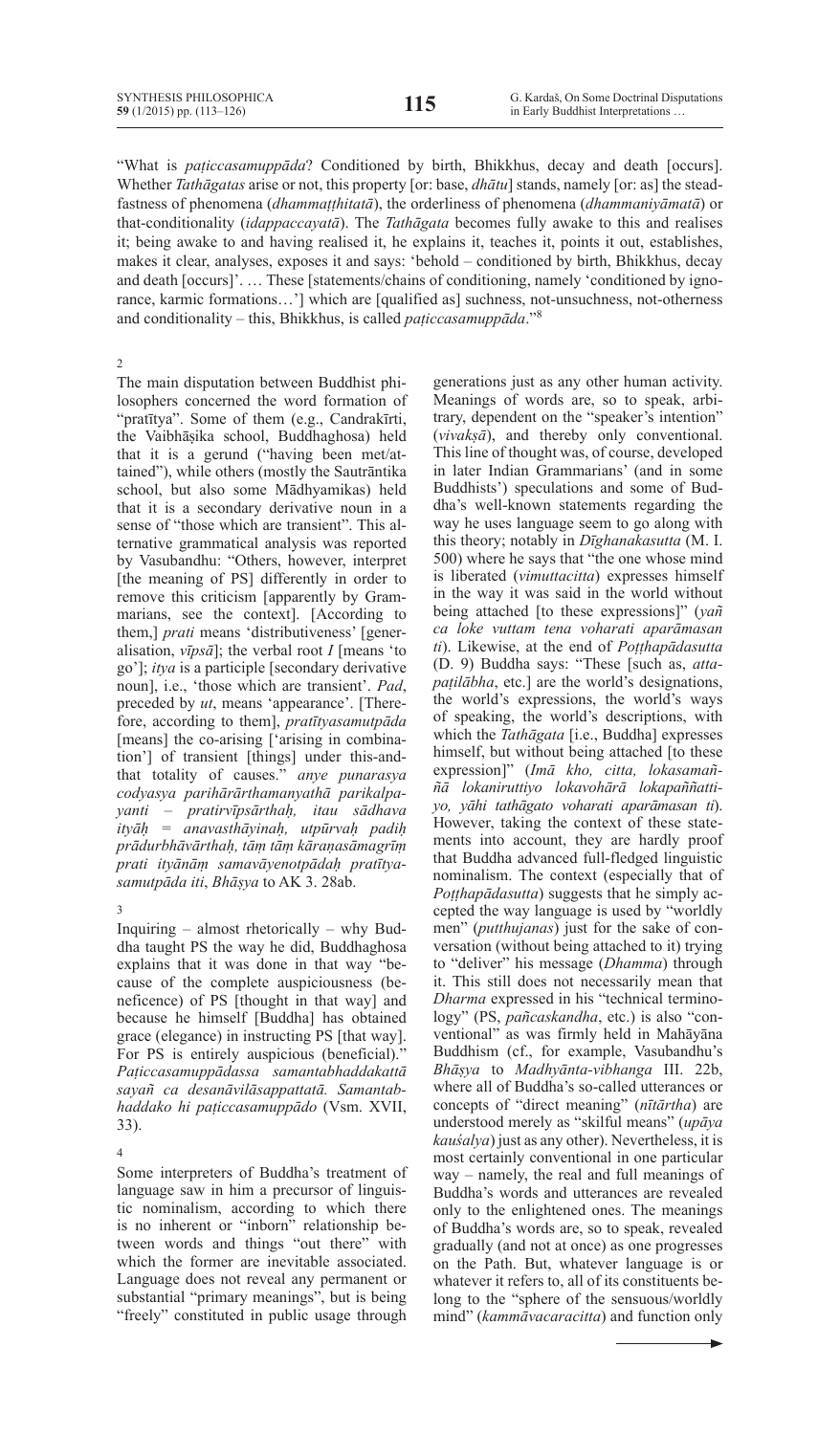This passage is not only "burdened" with highly abstract nouns (and notions) connected with PS difficult to find in Buddha's discourses on other doctrinal subject-matters, but also indicates that Buddha first penetrated this "profound" (*gambhīra*; cf. *Nidānasutta*, S. 1.6.10) *dhamma* (hence indicated as "objective") and only then exposed it in a suitable linguistic way. Thus, he first "becomes fully awake to it" (*abhisambujjhati*), then thoroughly "realises it" (*abhisameti*) and only then he formulates it, explains it, etc., in the manner he does (i.e., *avijjāpaccayā saṅkhārā*, etc.).

As for the abstract "qualifications" of PS enumerated in the above *Sutta*, Pāli Commentaries give explanations which are entirely dependent on the later abhidhammic type or method of analysis. *Dhātu*, *dhammaṭṭhitatā*, *dhammaniyāmatā* and *idappaccayatā* all refer to the inherent nature of conditions (*paccaya-sabhāva*) which, once present, cannot but bring into existence another (definite) *dhamma*(*s*), i.e., *jāti* (birth), once present, cannot but "instigate" *jarā-maraṇa* (ageing and death) to occur, etc.<sup>9</sup> So, at least according to the Theravāda Buddhist school (Buddhaghosa), these qualifications do not refer to something which is above *dhamma*-processes (the distinction between the Law/Principle and its "applications" or phenomenal occurrences), but point to the very nature (*dhammatā*) of these processes themselves to which Buddha "became fully awake". That is to say, the nature of *dhamma*-processes is these processes themselves as they occur and this "fact" is termed by Buddha as "*paṭiccasamupāda*", that is, *dhammaṭṭhitatā*, etc. *Sabhāva* (one's own nature) in this connection, as stressed by Pāli Subcommentaries, denotes a "restriction" in a sense that *dhammic* processes do not require some other agent in the background for their functioning.10

*Paccayasutta*reportsthat,besidesPS,Buddhaalsoteaches*paṭiccasamuppanna* ("that which is dependently co-arisen"):

"And what, Bhikkhus, are *dhammas* that are dependently co-arisen? Decay and death, Bhikkhus, is impermanent, compounded, dependently arisen, subject to destruction, subject to extinction, subject to fading away, subject to cessation [the same formulation for the rest of the *nidānas*]."11

What is, if any, the relationship or distinction between *paṭiccasamuppanna* and PS? According to Buddhaghosa,

"… *dhammas* that are conditions should be understood to be *paṭiccasamuppāda*. *Dhammas* that are produced through such and such conditions are dependently co-arisen *dhammas*."12

It seems that these two notions refer to two different "points of reference" of *dhamma*-processes and so their nature is epistemological, and not ontological. However, can PS in this connection be reduced to a mere "condition"? For Buddhaghosa, there is no difficulty because he, as we have seen, interprets the abstract properties of PS in terms of *paccaya-sabhāva*.

*Vaibhāṣika*, on the other hand, does not hesitate to interpret the relationship between the two notions in terms of a full-fledged causal theory, although fully aware that both – cause and effect – refer to the same *dharma*-plane:<sup>13</sup>

<sup>&</sup>quot;The limb that is the cause is *pratītyasamutpāda*, [so] defined because [something] co-arises from it. The limb that is the effect is *pratītyasamutpanna*. Thus, all the limbs are established in both ways, as cause and effect. And so there is no settlement of [conclusive] truth because of an [ever] altering connection [between cause and effect]. What is *pratītyasamutpāda* with reference to [something] is not *pratītyasamutpanna* with reference to that same [thing], like cause and effect or father and son." Yaśomitra: "A cause is established with reference to effect; an effect is established with reference to cause."14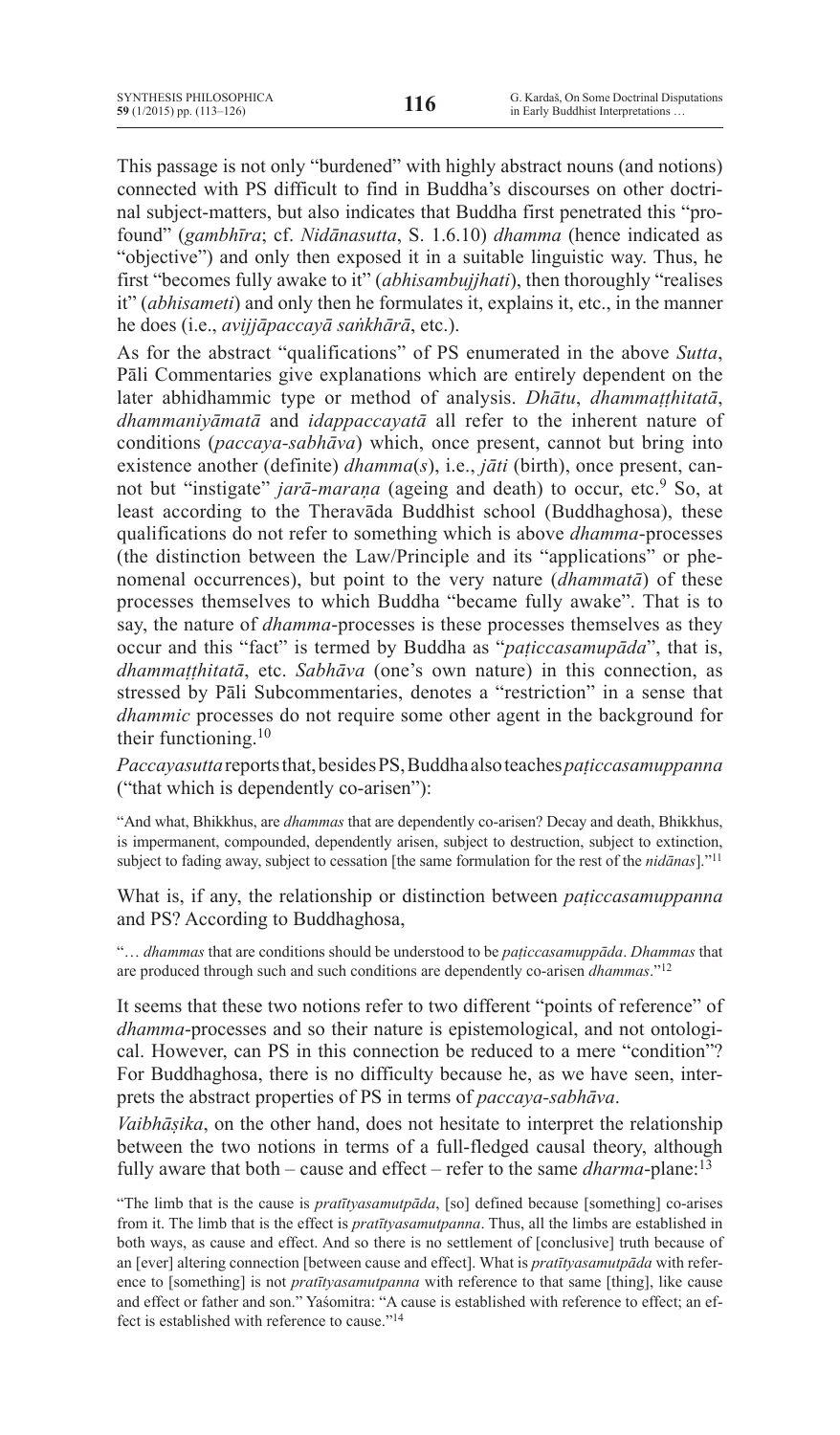Vasubandhu rejects this, as well as many other interpretations of PS by Vaibhāṣika for "not being in accordance with the Canon because the definition in the *Sūtra* is different":

"What is *pratītyasamutpāda*? Namely, this being, that becomes, and so on ... the nature of phenomena (*dharmas*), the steadfastness of phenomena (*dharmas*) … [ending with the qualification] the immutability' – this is called *pratītyasamutpāda*. The arising of phenomena (*dharmas*) is the manner of [all] phenomena (*dharmas*). *Hence, the very nature of phenomena is just this rule* [pattern, norm] [namely] being ignorance, karmic components become, not otherwise. This *pratītyasamutpāda* is not merely a cause."15

within its limits even when spoken by Buddha himself. Otherwise, the word 'nirvāṇa' itself would bring liberation to all only if uttered by Buddha(s), of course.

5

The terms *sammuti-sacca* ('conventional truth') and *paramattha-sacca* ('absolute truth') do not appear in the *Sutta* portion of the Canon. In its earliest phase, the term *sammuti* almost entirely refers to (commonly accepted) views or theories, and is nowhere contrasted with *paramattha*, which is, according to Jayatilleke (2004: 366), in the earliest phase used for 'the highest goal'. Commonly accepted linguistic usage (*lokiya-vohāra*, based on "general opinion", *sammuti*; cf. Sasaki, 1992: 79) is, for example, 'being'(*satta*) or 'chariot' (*ratha*), to take famous examples from S. I. 135, although no such things exist when closely analysed (*Yathā hi aṅgasambhārā hoti saddo ratho iti; evaṃ khandhesu santesu, hoti sattoti sammuti*). *Sammuti* is not necessarily deceptive or false only if used "skilfully", i.e., if one does "not get attached" to such expressions and has in mind what they actually refer to (i.e., commonly accepted things or phenomena). The qualification of *paramatthatas* or *paramaṭṭhena* (from the highest point or meaning) was added only in the later section of the Canon (*Abhidhammapiṭaka* and thereafter), announcing an analysis (and linguistic expressions) of reality in terms of compounded and uncompounded *dharmas*. How these two types of linguistic usages or discourses (cf. also the *neyyattha-nītattha* distinction in A. I. 60) were "reified" as two distinct types of truth (*sacca*) "without a third" (cf. AA I. 95) or even "realities" (*sat*) in *Sarvāstivāda-Vaibhāṣika* (cf. AK 6.4.) is not clear. Anyway, *Mahāyāna* and particularly *Madhyamaka* seem to reinforce the original meaning of *paramattha* (*paramārtha*) as 'the highest goal' which has nothing in common with any kind of discourse, truth or analysed reality, including *paramārthatas* in the *abhidharma* sense, which – accordingly and inevitably – altogether belong to *saṃvṛti* (concealing/deceptive reality), including, of course, *Madhyamaka*'s discourse itself. The latter only indirectly (and hopefully) points to or "makes known" (*jñāpayati*) the Ultimate (cf. VV 64 and Commentary) through a particular type of reasoning, which – although also conventional in nature in *Madhyamaka*'s view – proves to be efficient for penetrating the ultimate goal. Here *saṃvṛti* is obviously understood to be an inevitable epistemological basis for the latter (cf. MMK, 24. 10 and Candrakīrti's Commentary: *tasmānnirvāṇā dhigamopāyatvādavaśyameva yathāvastitā saṁvṛtirādāvevābhyupeyā*: "Therefore, *saṁvṛti* is necessarily first to be admitted as it stands because [it is] an expedient [*upāya*] for attaining *nirvāṇa*").

6

What is amazing in Buddha's treatment of PS is that it appears as a statement of truth and, at the same time, as a methodological explanation of his doctrinal "position" on many fundamental issues often in contradiction with other current teachings (cf. *Nidāna Saṃyutta* of S., especially *Kaccānagottasutta* and *Aññatitthiyasutta*). Likewise, and this was particularly stressed in Nāgārjuna's writings, the fact that PS "is there" is a specific and great chance given to beings to fundamentally change their conditions, which would otherwise be impossible to do for they are either stuck with their inborn nature (the determinism of *svabhāva*/ *niyati-vāda*) or exposed to the unpredictability of action (the indeterminism of *yadṛcchā/ ahetu-vāda*). In short, PS "functions" in many ways – as a statement referring to universal truth penetrated by Buddha, as an explanatory basis or frame for situating his teachings, and as a practical argument for the possibility and efficiency of mental cultivation. Linguistically, PS reveals itself as a proper "syntactic" way of addressing or approaching (doctrinal) subject-matters: "Who, Venerable Sir, craves? – The question is not properly put, said the Bhagavant. I do not say that [someone] craves. If I had said '[someone] craves'then the question 'who, Venerable Sir, craves?' would be properly put. But I do not say so. Me, not speaking thus, who would ask – 'Venerable Sir, conditioned by what craving [arises]' – that [would be] a question properly put." (*Ko nu kho, bhante, upādiyatīti? No kallo pañho ti bhagavā avoca* – *upādiyatī'ti ahaṃ na vadāmi. Upādiyatī'ti cāhaṃ vadeyyaṃ, tatrassa kallo pañho* – *ko nu kho, bhante, upādiyatīti? Evañcāhaṃ na vadāmi. Evaṃ maṃ avadantaṃ yo evaṃ puccheyya*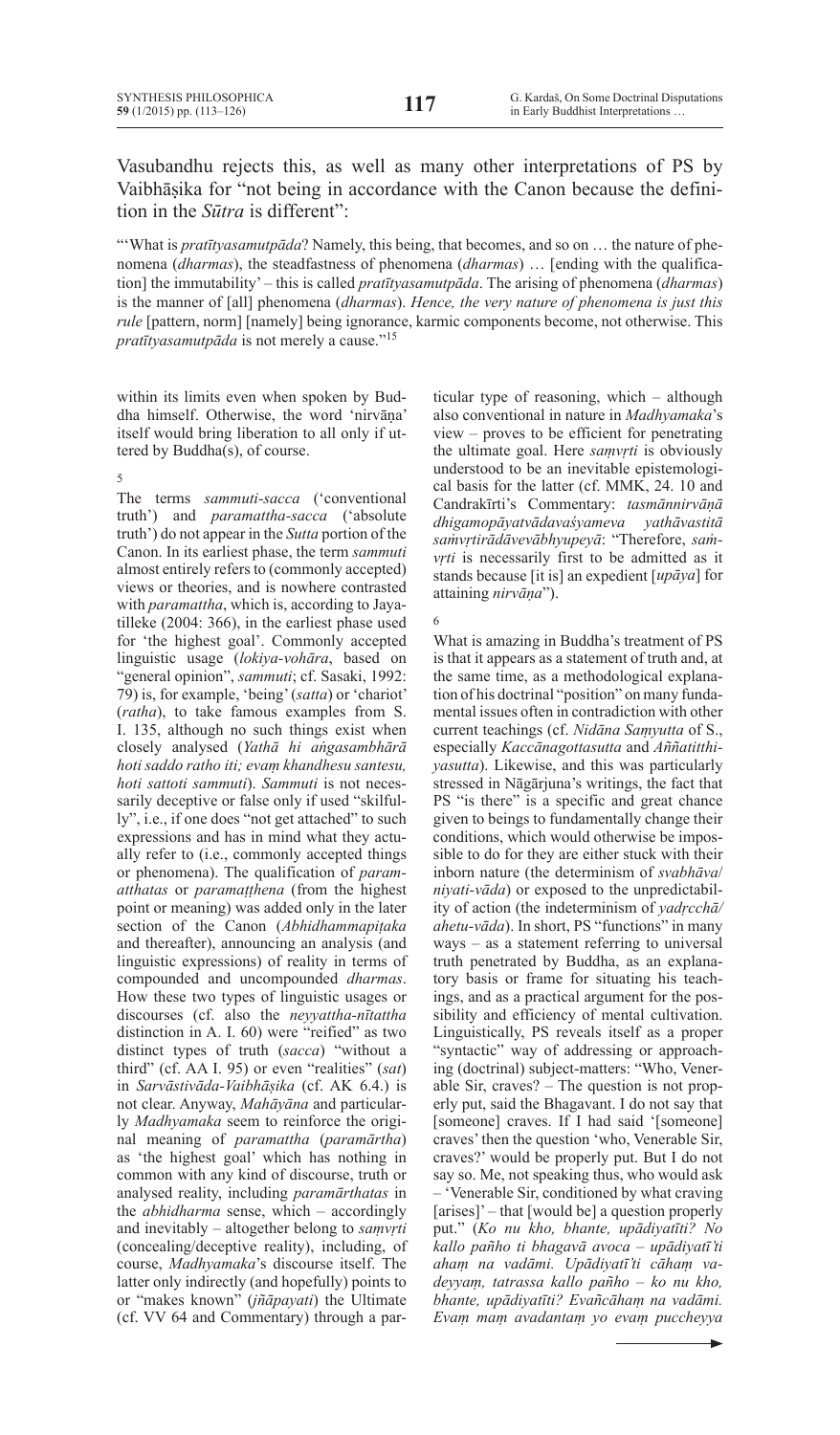So it seems that for Vasubandhu, as well as for Buddhaghosa, in the last instance PS is not "one thing", while (dependently co-arisen) phenomena another. To speak about PS is to speak about "dependently co-arisen phenomena" (*pratītyasamutpannadharmas*) and vice versa,<sup>16</sup> although Buddhaghosa, on the level of (epistemological) analysis, apparently comes closer to Vaibhāṣika when he defines PS in terms of *paccaya* (-*sabhāva*) and *dhammas* in terms of *paticcasamuppanna*. <sup>17</sup> But, in reality, there is no "ontological" difference between *paccaya* (conditions) and (dependently co-arisen) *dhammas*; <sup>18</sup> there is only a temporal difference – and this is not a category of the *paramattha* type.19 The Vaibhāṣika school, on the other hand, burdens heavily this insight with a complicated causal theory embedding in it such concepts as *kāritra* (activity), *prāpti* (attainment), *phalapratigraha* (fruit/effect-seizing), *phaladāna* (fruit/effect-giving), etc., which Vasubandhu fiercely criticises in a lengthy commentary to AK 5. 26.

In the *Nidānasaṃyukta* (of the *Saṃyuktāgama*) of the northern Buddhist Canon, there is one *Sūtra* without a counterpart in the Pāli Canon, entitled (via reconstruction) *Paramārthaśūnyatāsūtra* ("Discourse on Emptiness in its Ultimate Sense"),20 which uses the term *dharmasaṃketa* as a designation of *idappacayatā* or PS:

"What is the 'discourse on emptiness in its ultimate sense'? Bhikṣus, when the eye is arising, there is no place from which it comes. When it is ceasing, there is no place to which it goes. Thus, the eye, not being, becomes and, being, it ceases [lit., 'goes back'].<sup>21</sup> There is action, there is result, but except for the *dharmasaṃketa*, one does not maintain a doer who throws away these *skandhas* and takes up again other *skandhas*. … Here this *dharmasaṃketa* [means] – this being that becomes; because of the arising of this, that arises, namely conditioned by ignorance … Again, not being this, that does not become; because of the suppression of this, that suppresses…"22

The expression '*dharmasaṃketa*' or the term '*saṃketa*', at least to my knowledge, does not appear in the Pāli Canon, but only later in commentarial literature (*Aṭṭhakathās*), obviously in a sense of 'convention',23 e.g., 'conventional statement' (*saṃketavacana*) as opposed to 'ultimate statement' (*paramatthavacana*) in the context of the characterisation of the two truths.<sup>24</sup> Likewise, in the vast body of the *Yogācāra* and *Madhyamaka* philosophical literature, *saṃketa* is always associated with the conventional, worldly, conceptual, provisional, symbolic, etc., thus referring to mankind's joint effort to make (agreeable) sense of the world they live in.25

So the expression '*dharmasaṃketa*'would mean 'conventional *dharma*'or the like. But, commenting on Vasubandhu's citation of *Paramārthaśūnyatāsūtra*, Yaśomitra explains that *saṃketa* means "the establishment of a connection between cause and effect",26 or alternatively, "except for the *dharmasaṃketa* (means) except for the characteristic of *pratītyasamutpāda*".27 Thus, according to this explanation, the meaning of the passage would be:

"There is action, there is result, but one does not maintain a doer who throws away these *skandhas*…; there is only (a continuum) of conditionality (*hetuphalasambandha*)."

But, already in his Chinese translation of the AKB, Paramārtha understands the term *saṃketa* here as "metaphorical designation", thus completely changing the meaning:

"… one does not maintain the existence of an agent except when, *conforming to worldly usage*, one says that the *dharmas* are a *pudgala*."28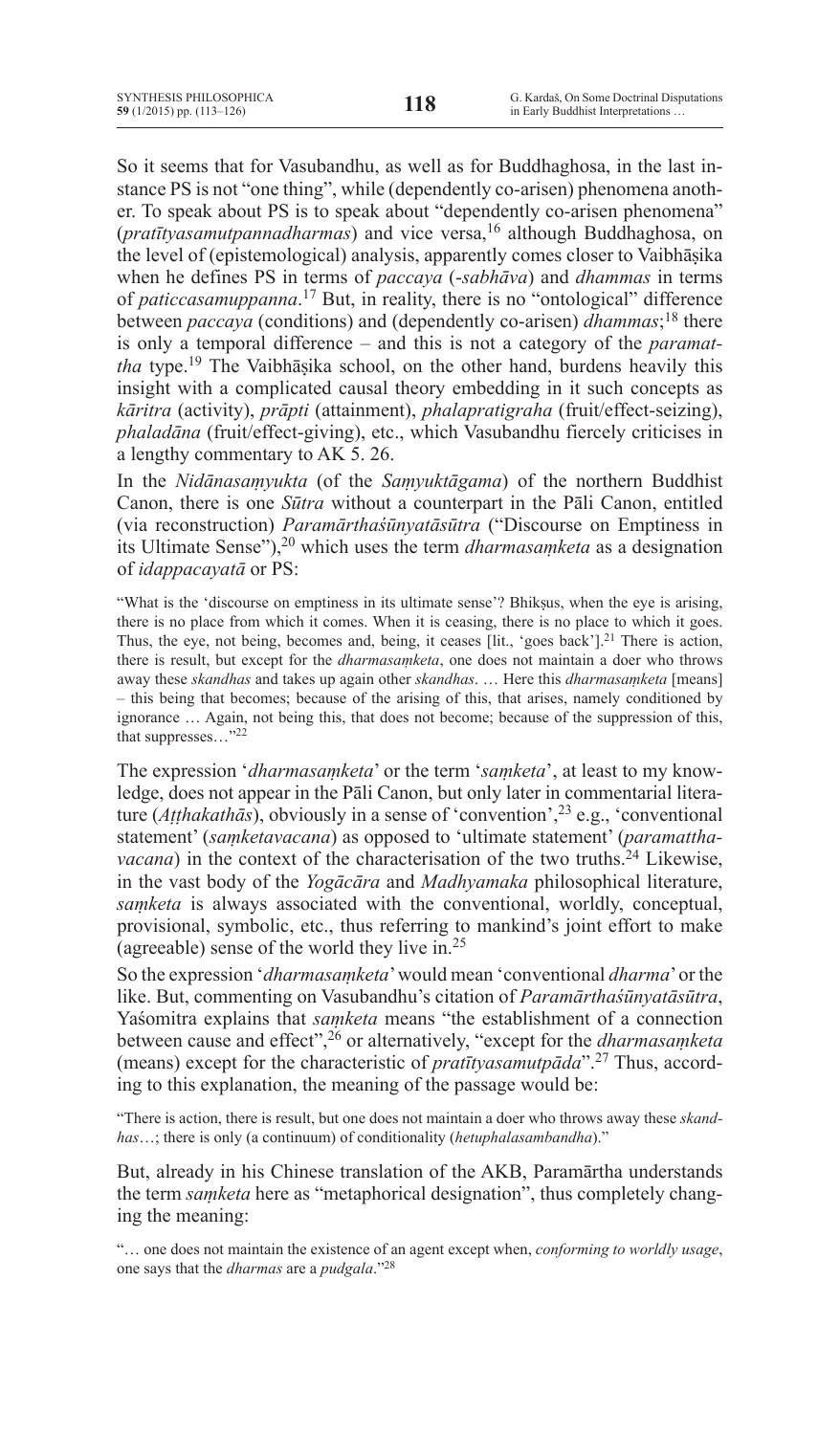Is it possible that in this *Sūtra* we have a hint of Candrakīrti's equalisation of *saṃvṛti* with *idaṃpratyayatāmātra* ("mere that-conditionality")?29 Or, to put it differently, is it possible that, for Buddha, *asmin satīdaṃ bhavati* ("this being that becomes"), etc., at least according to *Paramārthaśūnyatāsūtra*, is a mere "symbol" (*samketa*) of reality suited for human understanding,<sup>30</sup> a reality which is otherwise probably indescribable?

– *kiṃpaccayā nu kho, bhante, upādānan'ti, esa kallo pañho* (*Moḷiyaphaggunasutta*, S. 2.1.2.2). Cf. also M. II. 9: "*Dhamma* is explained/preached in a causal (connected) way, not in a non-causal (non-connected) way" (*sanidānaṃ dhammaṃ desayato no anidānaṃ*).

#### 7

As it was pregnantly expressed, I believe, in MMK 24.18: "We proclaim: what(ever) is dependent co-arising, that is emptiness; that is based on conventional designation; only that is the middle path" (*yaḥ pratītyasamutpādaḥ śūnyatāṃ taṃ pracakṣmahe / sā prajñaptir upādāya pratipat saiva madhyamā*).

#### 8

*Katamo ca, bhikkhave, paṭiccasamuppādo? Jātipaccayā, bhikkhave, jarāmaraṇaṃ. Uppādā vā tathāgatānaṃ anuppādā vā tathāgatānaṃ, ṭhitāva sā dhātu dhammaniyāmatā idappaccayatā. Taṃ tathāgato abhisambujjhati abhisameti. Abhisambujjhitvā abhisametvā ācikkhati deseti paññāpeti paṭṭhapeti vivarati vibhajati uttānīkaroti. 'Passathā'ti cāha– 'jātipaccayā, bhikkhave, jarāmaraṇaṃ'. … Iti kho, bhikkhave, yā tatra tathatā avitathatā anaññathatā idappaccayatā– ayaṃ vuccati, bhikkhave, paṭiccasamuppādo*.

#### 9

*Ṭhitā vā sā dhātū ti, ṭhito va so paccayasabhāvo, na kadāci jāti-jarā-maraṇassa paccayo na hoti … Paccayena hi paccay' uppannā dhammā tiṭṭhanti: tasmā paccayo dhammā-ṭṭhitatā ti vuccati. Paccayo dhamme niyameti, tasmā dhamma-niyāmatā ti vuccati. Idappaccayatā ti, imesaṁ jarā-maraṇādīnaṁ paccayā idappaccayā, idappaccayā ca* [*Visuddhimagga*: *eva*] *idappaccayatā* (SA, Vol. II, 40). *Idappacayatā* (lit., 'that-conditionality') is thus the same as *idappaccayā* ('that-conditions') or, alternatively, as an 'assemblage of conditions' (*paccayasamūha*) – "Because there is a condition or because there is an assemblage of conditions for those (occurrences) beginning with *jarāmaraṇa* as already stated, it is called *idappaccayatā*" (*yathāvuttānaṁ etesaṁ jarāmaraṇādīnaṁ paccayato vā paccayasamūhato vā idappaccayatā ti vutto*, ibid., 41; cf. also Vsm, XVII, 6). *Tathāta, avitathatā, anaññathatā* and *idappaccayatā* are epithets or synonyms for "the property (or: sign) of conditions" (*paccayākāra*) – "Because each particular *dhamma* originates through [its] particular [appropriate] conditions, neither more nor less, it is [called] suchness (*tathatā*). Because [once] conditions reach [their] completeness, there is no non-production, even for a moment, of arising *dhammas*, it is [called] notunsuchness (*avitathatā*). Because there is no arising of a [certain] *dhamma* through conditions [appropriate] to some other *dhamma*, it is [called] not-otherness (*anaññathatā*) [for the interpretation of *idappaccayatā* in this context, see above, *paccayasamūha* as an 'assemblage of conditions']" – *Tathatā ti ādīni paccayākārass' eva vevacanāni: So tehi tehi paccayehi anūnādhikeh' eva tassa tassa dhammassa sambhavato tathatā ti, sāmaggimupagatesu paccayesu muhuttam pi tato nibbattanadhammānaṁ asambhavābhāvato avitathatā ti, aññadhammapaccayehi aññadhammānuppattito anaññathatā ti* (ibid.; cf. also Vsm, XVII, 6). No explanation of these abstract terms is offered in either AKB or in *Sphuṭārthā* of Yaśomitra.

# 10

*Dhammato añño kattā natthī ti dassetuṁ* (*Dīghanikāya-Ṭīkā*, 673). The same text also mentions another, very curious reason why *sabhāva* is introduced in the "definition" of *dhamma* – "because of the acceptance of the opinion of people who need to be instructed" (*bodheyyajanānurodhavasena*, ibid., 76), cf. Karunadasa (1996: 15).

#### 11

*Katame ca, bhikkhave, paṭiccasamuppannā dhammā? Jarāmaraṇaṃ, bhikkhave, aniccaṃ saṅkhataṃ paṭiccasamuppannaṃ khayadhammaṃ vayadhammaṃ virāgadhammaṃ nirodhadhammaṃ*.

#### 12

*Paṭiccasamuppādo ti paccayadhammā veditabbā*; *paṭiccasamuppannā dhammā ti tehi tehi paccayehi nibbattadhammā*, Vsm, XVII, 4; cf. also SA, ibid., 41, *paṭicca-samuppannaṁ ti, paccaye nissāya uppannaṁ*.

#### 13

In the final analysis, there is no difference between PS and *pratītyasamutpanna* because, according to *Śāstras* (presumably *Prakaraṇas*, cf. *Bhāṣya* to AK 3.25b), both refer to all compounded *dharmas* (*saṃskṛtadharma*), *Bhāṣya* to AK 3.27.

#### 14

*hetubhūtamaṅgaṃ pratītyasamutpādaḥ, samutpādyate 'smāditi kṛtvā | phalabhūtamaṅgaṃ pratītyasamutpannam | evaṃ sarvānyaṅgānyubhayathā sidhyanti; hetu*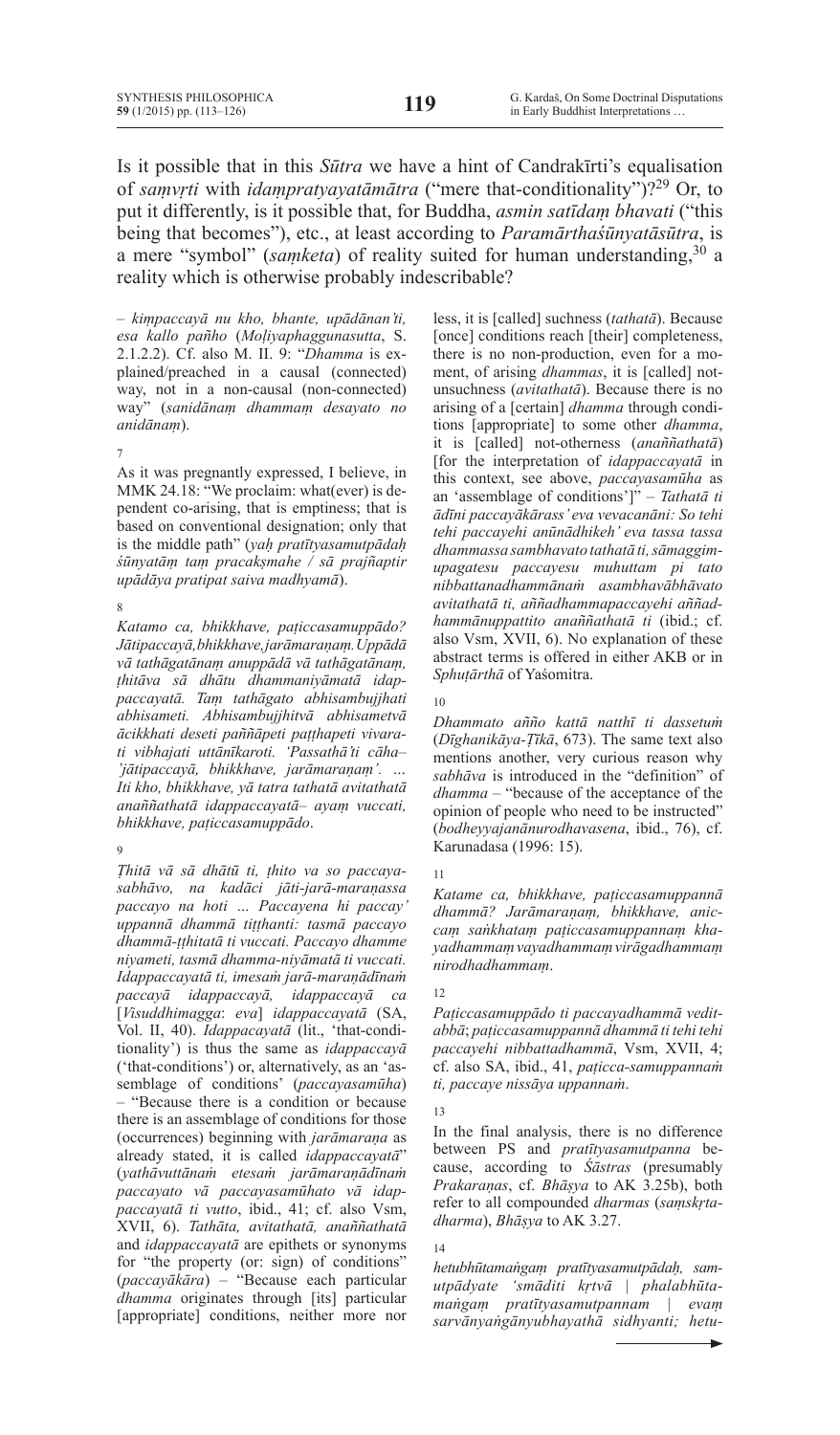An interesting and original solution to this problem was offered by neo-*Vaibhāṣika* Saṃghabhadra, who in his interpretation tried to retain both meanings of PS, namely conventional and ultimate.<sup>31</sup> For him, the traditional interpretation of PS (the three lives'interpretation) is based on the causality of time which has a beginning (*ādi*, i.e., *avidyā*) and so it refers to conventional truth (*saṃvṛti*), which Saṃghabhadra terms *dharmasaṃketa* ('acceptable agreement', i.e., a causal relationship between cause and effect) or *prajñapti* ('intimation'). And this is what is precisely stated in the *Paramārthaśūnyatāsūtra*. On the other hand, the very conditionality of things which are dependent upon each other is based upon the actuality (*kāritra*) of time and, from this perspective, there is neither a beginning nor an end (as in the time aspect of causality, *dharmasaṃketa*). This is termed *paramārtha* by Saṃghabhadra. So, PS has a beginning (the time aspect of causality, *dharmasaṃketa*), but is also beginningless (the actuality aspect of causality, *paramārtha*). Saṃghabhadra obviously understands the canonical treatment of PS to be a conventional interpretation (as pertaining only to the psycho-physical constituents of human beings), while *Vaibhāṣika*'s "special" causal theory elucidates the fact of conditionality (and so of PS) in its ultimate sense (*paramārtha*).<sup>32</sup> And this is perfectly in accordance with *Sarvāstivāda-Vaibhāṣika*'s general and clear-cut distinction between *saṃvṛti*-*satya* (concealing truth) and *paramārtha*-*satya* (absolute truth). However, it is difficult to believe that Buddha understood the ultimate meaning of PS in terms of a special and complicated causal theory constructed by *Vaibhāṣika*, "publicly" (or to his *Saṃgha*) offering only a conventional interpretation.33

In any case, the interpretations and elaborations of PS offered by early Buddhist philosophers were far from the issue having been settled. The situation was further complicated by the necessity of incorporating somehow a newly developed "special" causal theory (the system of *hetus*, *pratyayas* and *phalas*) into the old formula, which was more or less successfully done by *Theravāda* (Buddhaghosa), and less successfully by *Sarvāstivāda*. As for the latter (particularly for *Vaibhāṣika*), PS was a kind of obligatory doctrinal heritage, "frozen" in its dogmatic twelve-membered formula of generating existence, and actually suppressed and replaced by a more elaborate special causal theory, to which the old sutric formula served as a mere "symbol" (*saṃketa*).<sup>34</sup> The question "what PS *actually* means (*artha*)" was never asked, the only concern was to further elaborate "its" causal functioning, and this enterprise finally ended in a more or less rational "jungle" of different and complicated theoretical (causal) constructions.35

This situation dramatically changed with the emergence of Mahāyāna Buddhism in general, and its foremost philosophical school Madhyamaka in particular. For the latter, PS does not refer primarily to the process of causation between "things", but is a statement or "definition" of "things" themselves. A thing or phenomenon *is* PS, which further means that "it" is nothing in itself or by itself (*niḥsvabhāva*), and is hence a bare or "empty" (*śūnya*) phenomenon, whose "positive" existence is nothing but a mentally generated "dependent designation" (*upādāya prajñaptir*). What can be said of phenomena "as they are" (*yathābhūta*) is only the mere fact of conditionality (*idaṃpratyayatāmātra*), and there is no other way of establishing them.36 The apparent diversity of phenomena and their mutual relations is the result of mental imputations (*samāropa*) and linguistic or mental "diffuseness" (*prapañca*), which obscure the original appeasement or "nirvanisation" of phenomena<sup>37</sup>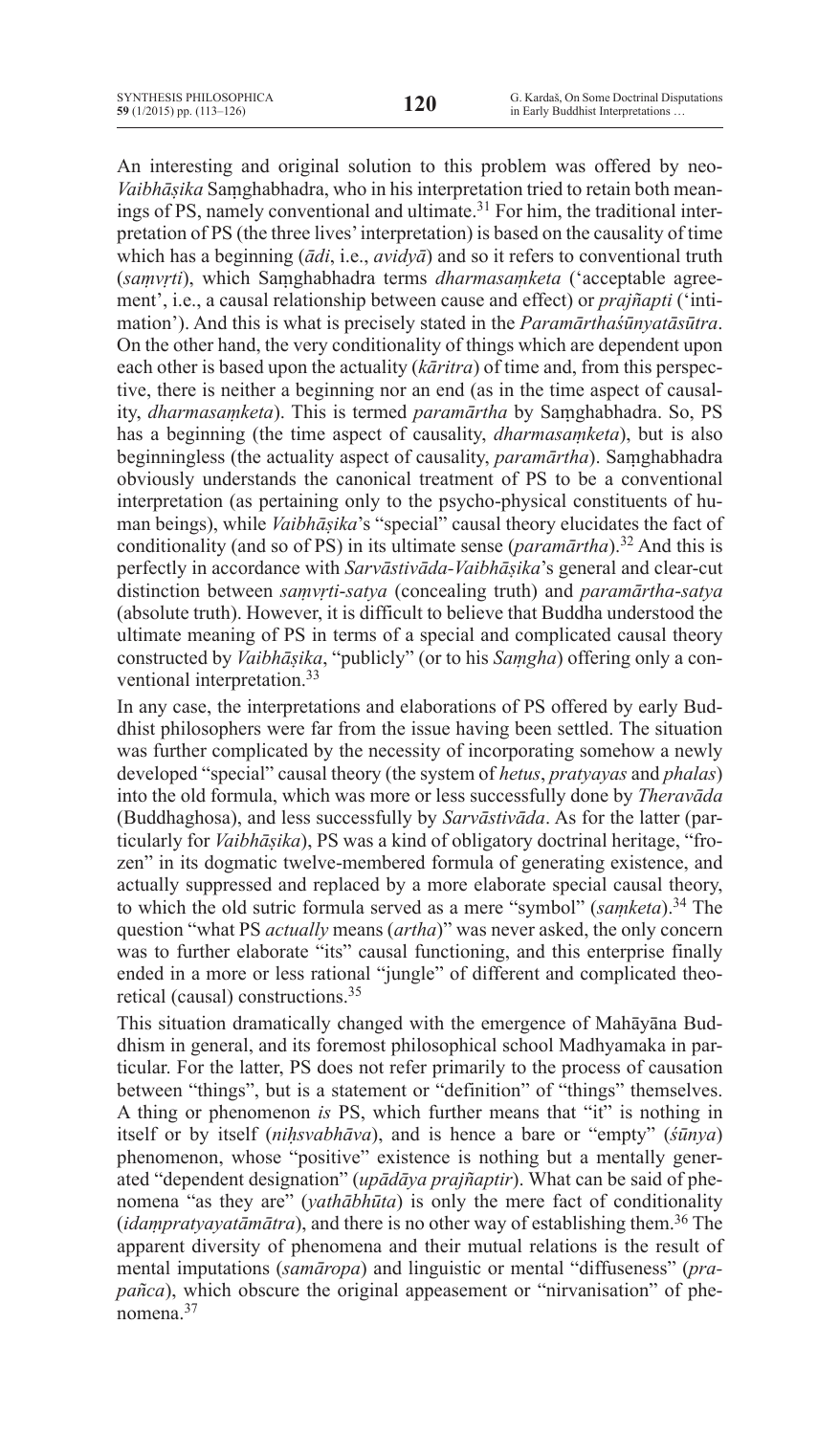# For Madhyamaka, thus, PS is a mighty "cure" for the conceptualisation of reality, and our inborn and obsessive inclinations towards "things"

*phalabhāvāt | na caivaṃ satyavyavasthānaṃ bhavati, bhinnāpekṣatvāt | yadapekṣya pratītyasamutpādo na tadevāpekṣya pratītyasamutpannam, hetuphalavat pitṛputravacca*, *Bhāṣya* to AK 3.28b; Yaśomitra (*Vyākhyā*): *phalamapekṣya heturvyavasthāpyate, hetuścāpekṣya phalamiti.*

#### 15

*etadapyutsūtram; sūtre 'nyathā nirdeśāt | "pratītyasamutpādaḥ katamaḥ? Yadutāsmin satīdaṃ bhavati" iti vistareṇoktvā iti yā "tra dharmatā dharmasthititā yāvadaviparyastatā ayamucyate pratītyasamutpādaḥ" iti | dharmajātiḥ dharmāṇāṃ śailiḥ | ato yeyaṃ dharmatā ya eṣa niyamaḥ | avidyāyāmeva satyāṃ saṃskārā bhavanti, nānyathā | eṣa pratītyasamutpādo na hetureva*, *Bhāṣya*, ibid. Yaśomitra cites in full this famous statement of Buddha obviously from the version found in *Śālistambasūtra* 2 and 9 (cf. Ross Reat, 1993: 27, 33), which adds some further qualifications not to be found in *Paccayasutta* or elsewhere in the Pāli Canon, namely *bhūtatā* (reality), *satyatā* (truthness), *tattva* (thatness), *aviparītatā* (exactness), together with the abovementioned *aviparyastatā*.

#### 16

Cf. also Cruise (1983: 155): "'Causation' is not one thing and 'things involved in causation' another … to be a thing is to be a causal thing, to be conditioned and a condition." Kalupahana (1975: 68), on the other hand, makes a "… distinction between a causal relation (*paṭicca-samuppāda*) and the causally related (*paṭicca-samuppanna*)". The former aspect comprises "the pattern" in accordance with which things change, while the latter relates to changing things themselves.

# 17

Cf. the commentarial explanation of Buddha's famous statement "who sees *dhamma* sees *paṭiccasamuppāda*, who sees *paṭiccasamuppāda* sees *dhamma*" – "Who sees *paṭiccasamuppāda* sees conditions, who sees *dhamma* sees dependently co-arisen *dhammas*" (*yo paṭiccasamuppādaṃ passati ti yo paccaye passati so dhammaṃ passati ti so paṭiccasamuppannadhamme passati*, MA, II, 230).

# 18

This fact is also reflected in well-known complementary commentarial "definitions" of *dhamma*, which suggest that *dhamma*, *sabhāva* and *paccaya* are in the final instance one and the same "thing": "Dhammas are so called as they bear their own nature", *Attano sabhāvaṁ dhārenti ti dhammā*, DhsA, 126, and "Dhammas are so called as they are borne by their conditions", *Paccayehi*  *dhāriyanti ti dhammā*, DhsA, 63. In the same line of reasoning is Buddhaghosa's criticism of those who imagine that "*idappaccayatā* is the essence (*bhāva*) of that-conditions" in a sense of "essence as a [particular] mode (*ākāra*) of ignorance, etc., as a cause [acting] in the manifestation of [kammic] formations, etc., and that the term *paṭiccasamuppāda* [is used] for the change/transformation (*vikāra*) [occurring] in formations when there is that [particular mode in ignorance acting as a cause]". Rejecting completely such an interpretation, Buddhaghosa underlines that "it is ignorance, etc., *themselves* that are called 'cause'". – *Ye pi maññanti, idappaccayānaṁ bhāvo idappaccayatā – bhāvo ca nāma yo ākāro avijjādīnaṁ saṅkhārādi-pātubhāve hetu so – tasmiṁ saṅkhāravikāre paṭiccasamuppādasaññā ti … Avijjādīnaṁ hetuvacanato*, Vsm, XVII, 14.

# 19

Time (*kāla*) is, at least according to *Theravāda Abhidhamma*, a mere "concept" (*paññatti*), not any different from 'mountain', 'house', 'person', etc., which is defined as that which "remains" (*avasesa*) after reality *paramatthatas* (from the absolute point of view) is analysed. It is said that all such things, "although not existing *paramatthatas*, become support for generating consciousness in the form of shadow(s) of things (ultimate)" – *evam ādippabhedā pana paramatthato avijjamānā pi atthacchāyākārena cittuppādānam ālambanabhūtā, Abhidhammattha sangaha*, VIII, 29, 30. It could be said that time is understood to be a "subjective reflection" of the fact of PS's (or *idappacayatā*) "being there"; cf. also Sasaki (1992: 107).

# 20

The entirety of this *Sūtra* (*Saṃyuktāgama*, 335) was reconstructed from Chinese by Lamotte (1973), although the part cited was already reconstructed by Poussin (cf. n. 80 in chapter nine of his French translation of AKB). This part of the *Sūtra* was cited by Vasubandhu in his commentary to AK 3.18.

# 21

For Vasubandhu, this part of the *Sūtra* is one of the "canonical proofs" (*uktatvāt*) that *Vaibhāṣika*'s theory of *sarvakālāstitā* (the existence of *dharmas* in all three time periods, i.e., the past, the present and the future) has no footing in Buddha's own words; cf. *Bhāṣya* to AK 5.27b.

# $22$

*Paramārthaśūnyatāsūtraṃ katamam/ cakṣur bhikṣava utpadyamānam na kutaścid āgacchati/ nirudhyamānam na kvacit saṁnicayam gacchati/ iti hi bhikṣavaś cakṣur abhūtvā bha-*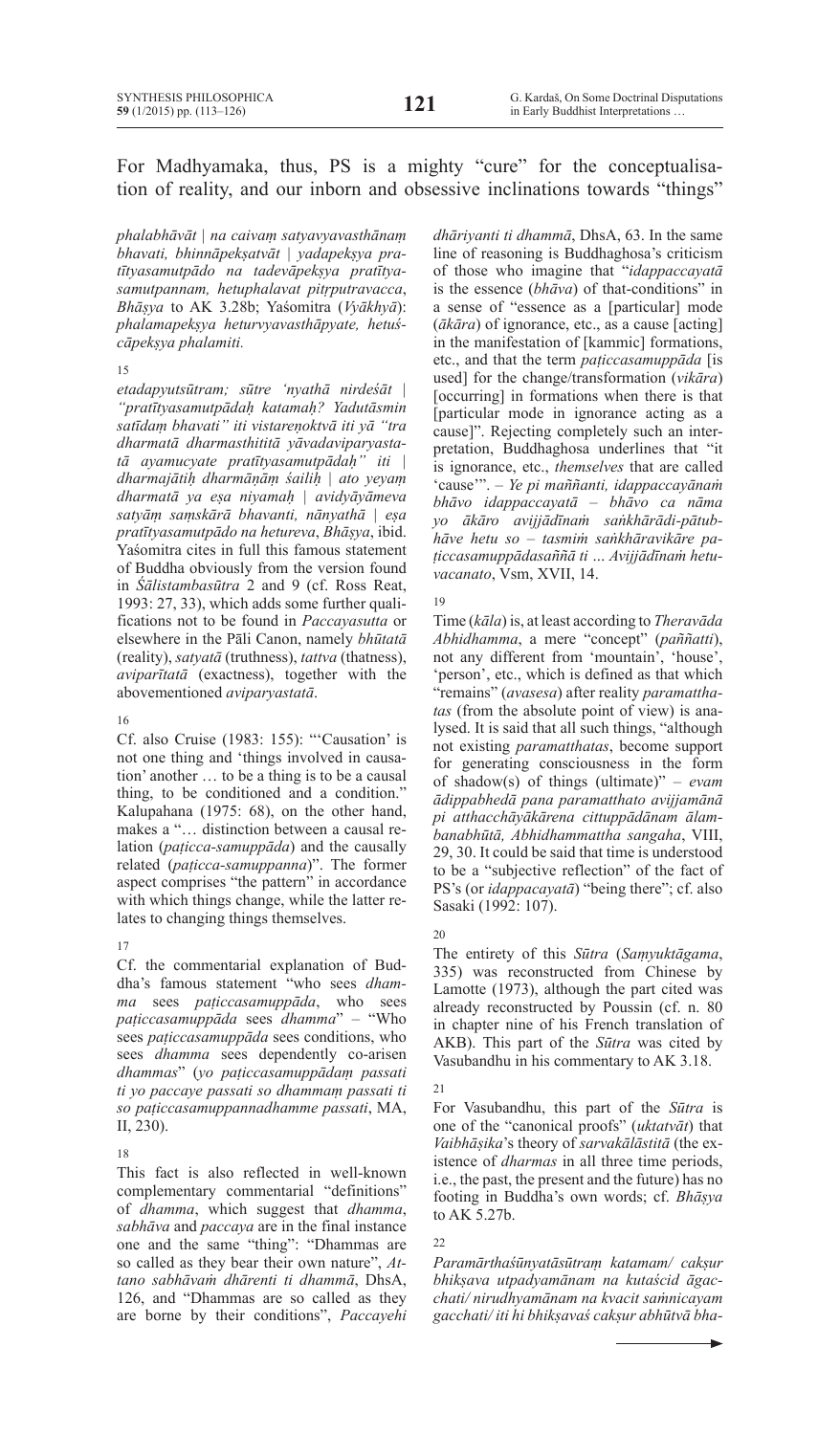which constantly fuel a distorted vision of reality and existence. It, at the same time, mirrors *nirvāṇa* and is as such "defined" by Madhyamaka as "the appeasement of (all) diffuseness/mental and linguistic proliferations" (*prapañcānāmupaśama*).<sup>38</sup>

# **References**

A = *Aṅguttara-nikāya* (1885–1900; reprint: 1961). Morris and Hardy (eds.), 5 vols., Pāli Text Society.

AA = *Aṅguttaranikāya-aṭṭhakathā* (1924–1956). Walleser and Knopp (eds.), Pāli Text Society.

AK = *Abhidharmakośa* of Vasubandhu, see AKB.

AKB = *Abhidharmakośa-Bhāṣya* (1970). Shastri, S. D. (ed.), in: *Abhidharmakośa* (*& Bhāṣya*) *of Ācārya Vasubandhu with Sphuṭārthā Commentary of Ācārya Yaśomitra*, Bauddha Bharati Series – 5, Bauddha Bharati, Varanasi.

Bodhi, Bhikkhu (1993), *A Comprehensive Manual of Abhidhamma: Pāli Text, Translation & Explanatory Guide*, BPS, Kandy.

Cruise, H. (1983), "Early Buddhism: Some recent misconceptions", *Philosophy East and West*, 33/2; pp. 149–166.

D = *Dīgha-nikāya* (1890–1911). Rhys Davids, T. W. and Carpenter, J. E. (eds.), 3 vols., Pāli Text Society.

DhsA = *Dhammasaṅganī-aṭṭhakathā* (*Aṭṭhasalinī*) (1897). Müller, E. (ed.), Pāli Text Society.

*Dīghanikāya-Ṭīkā* (1970). De Silva (ed.), Pāli Text Society.

Eltschinger, V. (2010), "On a Hitherto Neglected Text against Buddhist Personalism: Mahāyānasūtrālaṅkāra 18.92–103 and its Bhāṣya", *Asiatische Studien* (*Études Asiatiques*), LXIV/2; pp. 291–340.

Garfield, J. L. and Priest, G. (2003), "Nāgārjuna and the Limits of Thought", *Philosophy East and West*, 53:1; pp. 1–21.

Jayatilleke, K. N. (reprint: 2004), *Early Buddhist Theory of Knowledge*, Motilal Banarsidass, Delhi.

Kalupahana, D. J. (1975), *Causality: The Central Philosophy of Buddhism*, University of Hawaii Press, Honolulu.

Karunadasa, Y. (1996), *The Dhamma Theory. Philosophical Cornerstone of the Abhidhamma*, BPS, Kandy.

Lamotte, É. (1973), "Trois Sūtra du Saṃyukta sur la vacuité", BSOAS, XXXVI, no. 2; pp. 313–323.

M = *Majjhima-nikāya* (1888–1899; reprint: 1948–1951). Trenckner and Chalmers (eds.), 3 vols., Pāli Text Society.

MA = *Majjhimanikāya-aṭṭhakathā* (*Papañcasūdanī*) (1926). Aluvihara (ed.), Part II.

MMK = *Mūlamadhyamakakārikā* of Nāgārjuna, see Vaidya.

*Nettippakaraṇa* (1902). Hardy, E. (ed.), Pāli Text Society.

*Peṭakopadesa* (1949). Barua, A. (ed.), Pāli Text Society.

Poussin, L. de la Vallée (1980), *L'Abhidharmakośa de Vasubandhu* (trans.), 6 vols., Institut Belge des Hautes Études Chinoises, Brussels; see also Pruden.

PP = *Prasannapadā* of Candrakīrti, see Vaidya.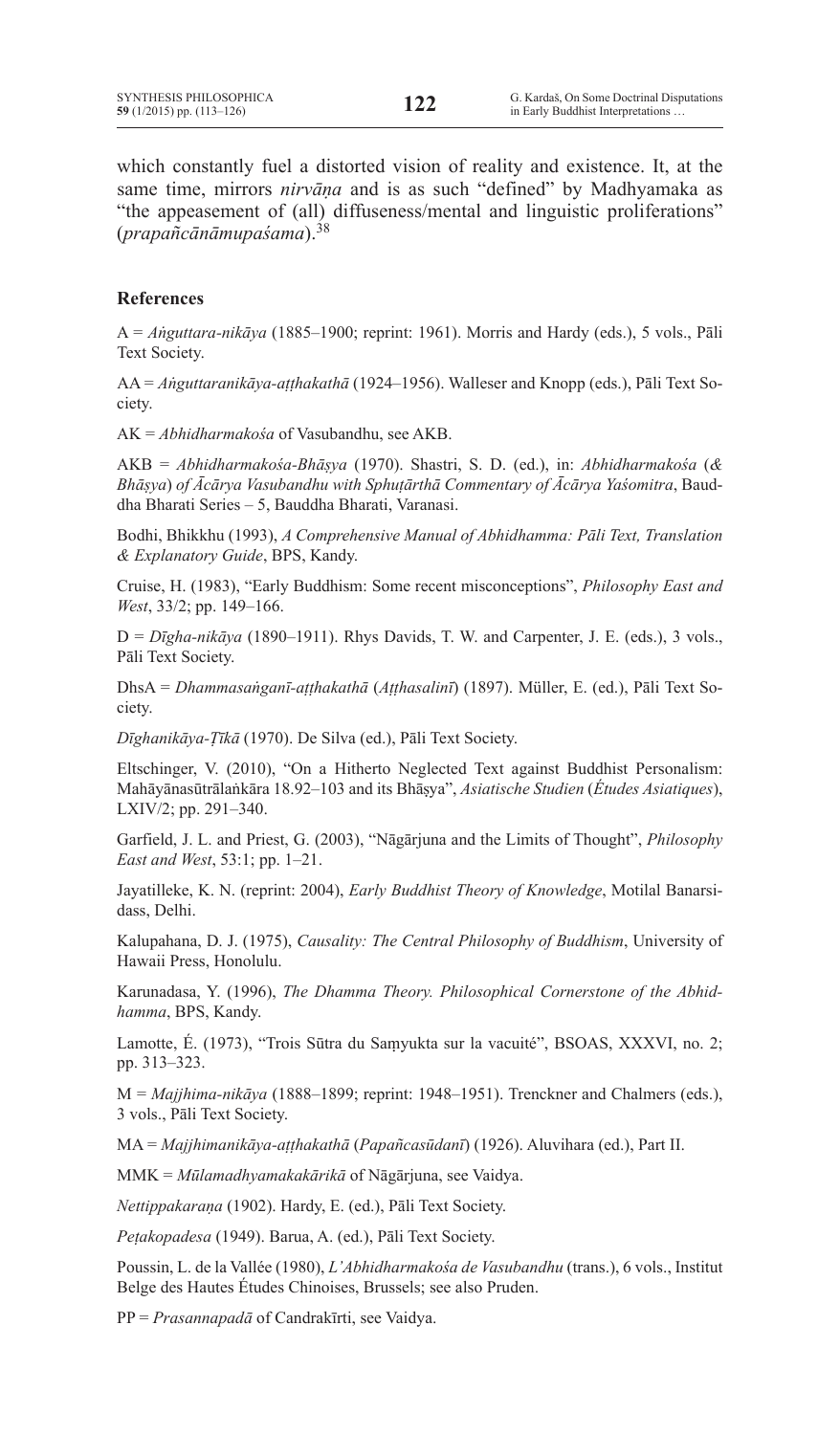Pruden, L. M. (1988–1990), *Abhidharmakośabhāṣyam* (an English translation of Poussin's French translation), 4 vols., Asian Humanities Press, Berkeley, California.

Ross Reat, N. (1993), *The Śālistamba Sūtra*, Motilal Banarsidass, Delhi.

*vati bhūtvā ca prativigacchatīti/ asti karmāsti vipākaḥ kārakas tu nopalabhyate ya imāṃś ca skandhān nikṣipaty anyāṃś ca skandhān pratisaṃdadhātyanyatra dharmasaṃketāt/ … anyatradharmasaṃketād iti/ atrāyaṃ dharmasaṃketo yad utāsmin satīdaṃ bhavati/ asyotpādād idam utpadyate/ yad idam avidyāpratyayāḥ … tatrāsminn asatīdaṃ na bhavati/ asya nirodhād idaṃ nirudhyate* …

#### 23

Etymologically, *saṃketa* comes from sam- √CIT, "to observe together" or "to agree together", and so it is semantically close to Pāli *sammuti* (from sam√MAN, "to think together") in a sense of general agreement.

# $24$

*Dve saccāni akkhāsi sambuddho vadataṃ varo sammutiṃ paramatthañ ca tatiyaṃ n'ūpalabbhati sanketavacanaṃ saccaṃ lokasammutikāraṇaṃ paramatthavacanaṃ saccaṃ dhammānaṃ bhūtalakkhaṇaṃ* (AA. I. 95) – "The Perfectly Awakened One, the best ofspeakers,(proclaimed two truths) – conventional and ultimate; a third is not to be found. A conventional statement is truth in terms of worldly conventions; an ultimate expression is truth (in terms of) the real characteristic of *dhammas*."

# $25$

In PP 492.8 (*Vṛtti* to MMK 24. 8), *saṃketa* appears in the third "meaning" of *saṃvṛti* as (commonly accepted) expressions: *saṃvṛtiḥ saṃketo lokavyavahāra* – "*saṃvṛti* (means) conventional worldly designation", such as, e.g., "name, the named (the object of naming), knowledge, the known (the object of knowledge), etc." (*abhidhānābhidheyajñāna jñeyādi*, ibid.).

# 26

*saṃketo hetuphalasambandhavyavasthā*,*Vyākhyā* to AKB 3.18.

# 27

*dharmasaṃketād iti pratītyasamutpādalakṣa ṇāt*, *Vyākhyā* 708 (Wogihara).

# 28

Poussin, AKB (Pruden, Vol. IV, 1990: 1369). Cf. also Eltschinger (2010: 323, n. 102).

# $29$

*Kiṁ saṁvṛtervyavasthānaṁ vaktavyam? idaṁpratyayatāmātreṇa saṁvṛteḥ siddhirabhyupagamyate*, PP. 54.24 – "How to declare the establishment of the conventional? The establishment (proof) of the conventional is obtained by (the fact of) mere conditionality." This conforms to his second "definition" of *saṃvṛti* given in PP 492.7–8: *parasparasambhavanaṃ vā saṃvṛtiranyonya samāśrayeṇetyarthaḥ* – "Or, the conventional means mutual occurrence by way of supporting [i.e., conditioning; cf. a more usual expression *parasparāpekṣā*] each other."

30

The statement *asmin satīdaṃ bhavati*, etc., is perfectly in conformity with ordinary human experience and does not go "beyond convention" (cf. *sāmaññaṃ nātidhāveyya*, M. 3. 230), for it is clear to everyone that from a certain seed a certain fruit emerges, that where there are harsh words animosity inevitable occurs, etc. These are observable facts and there is nothing obscure about them. Obscurity and contradictions emerge, as is pointed out by *Madhyamaka*, when we try to impute (*samāropa*) to them certain "rational" or metaphysical categories (of the *svabhāva* type), which, instead of offering an explanation, only obscure the bare and plain fact of *asmin satīdaṃ bhavati*, etc. Thus, various "theories" (*dṛṣṭi*) emerge "about" reality, i.e., causality (*svayaṃkṛtam*, *paraṃkṛtam*, etc.). In trying to "secure" this plain fact of conditionality from "non-referential" imputations, Candrakīrti says that "because of [the undesirable] consequence of substantialism and because it cannot be [otherwise] argued, [*saṃvṛti* is established by refuting a] fourfold thesis [cf. MMK 1.1]", *na tu pakṣacatuṣṭay ābhyupagamena sasvabhāvavādaprasaṅgāt, tasya cāyuktatvāt*, PP. 54.24–25. Garfield's (2003: 15) observations are very appealing in respect of this issue: "Penetrating to the depths of being, we find ourselves back on the surface of things, and so discover that there is nothing, after all, beneath these deceptive surfaces. Moreover, what is deceptive about them is simply the fact that we take there to be ontological depths lurking just beneath."

# 31

What follows is taken from Sasaki (1992: 111–112); cf. also 109–110.

32

To my knowledge, *Ābhidharmikas*'s attempt to interpret PS explicitly in terms of the two truths is the only such attempt. Saṃghabhadra, just as *Mādhyamikas* (e.g., Buddhapālita), understands the canonical treatment of PS to be conventional (*saṃvṛti, saṃketa*) in a sense that it refers only to the arising and ceasing of psycho-physical phenomena (the three lives' explanation). But, what is conventional in this interpretation, according to Saṃghabhadra, is not the "arising and ceasing" as it is for *Mādhyamikas*, but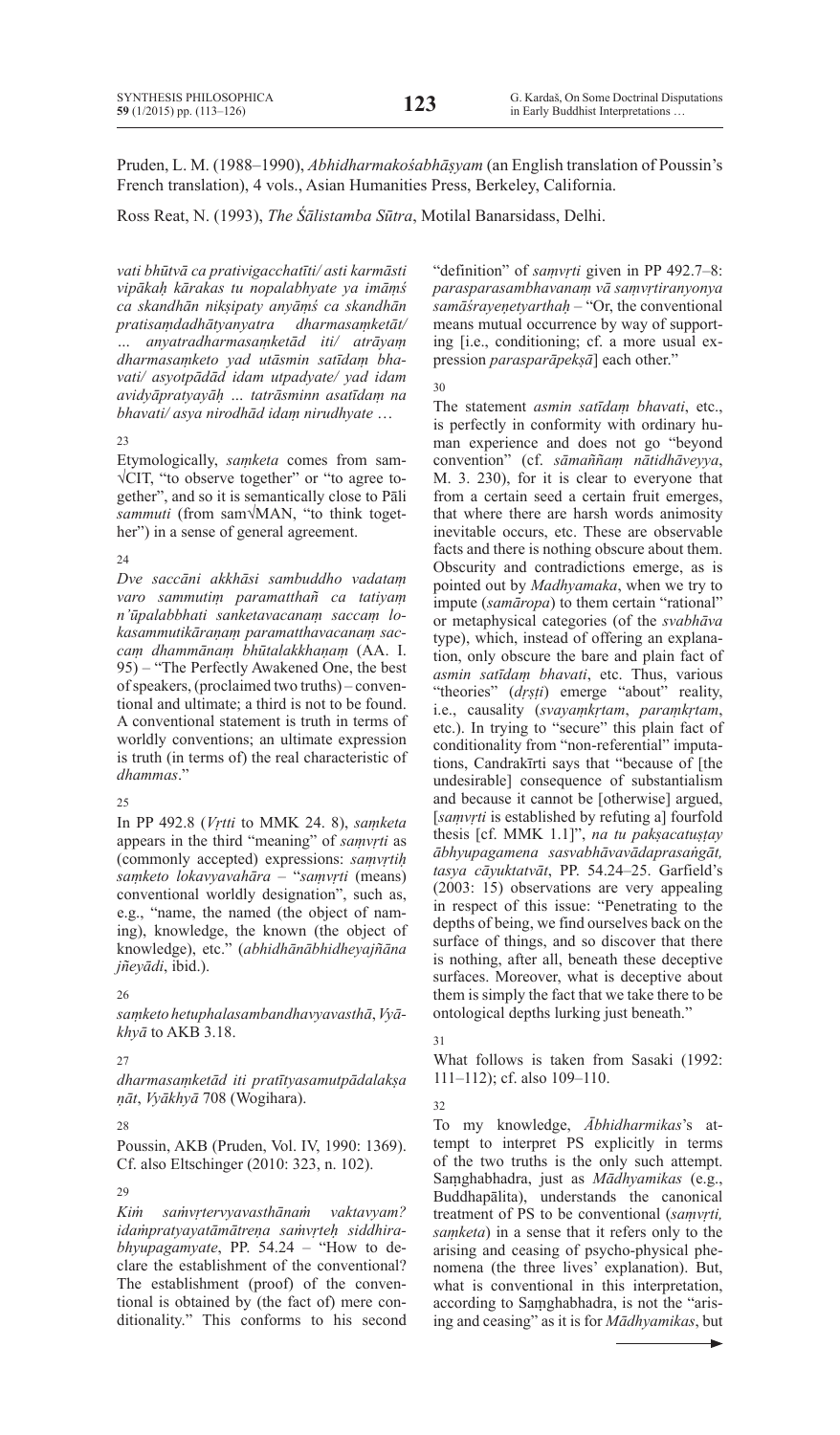S = *Saṃyutta-nikāya* (1884–1898; reprint: 1960). Feer (ed.), 5 vols., Pāli Text Society.

SA = *Saṃyuttanikāya-aṭṭhakathā* (1932; reprint: 1977). Woodward, F. L. (ed.), in: *Sārattha-ppakāsinī. Buddhaghosa's Commentary on the Saṃyutta-nikāya*, Vol. II, Pāli Text Society.

Sasaki, Genjun H. (1992), *Linguistic Approach to Buddhist Thought*, Motilal Banarsidass, Delhi.

Shulman, E. (2008), "Early Meanings of Dependent-Origination", *Journal of Indian Philosophy* 36(2); pp. 297–317.

Stcherbatsky, Th. (1992), *Madhyānta-vibhanga. Discourse on Discrimination between Middle and Extremes*, *Ascribed to Bodhisattva Maitreya and Commented by Vasubandhu and Sthiramati*, Motilal Banarsidass, Delhi.

Vaidya, P. L. (1960) (ed.), *Madhyamakaśāstra of Nāgārjuna: with the Commentary: Prasannapadā by Candrakīrti*, Mithila Institute of Postgraduate Studies and Research in Sanskrit Learning, Darbhanga.

*Vibhaṅga* (1960). Bhikkhu J. Kashyap (ed.), Pāli Publication Board.

Vsm = *Visuddhimagga of Buddhaghosācariya* (1950). Warren, H. C. and Kosambi, D. (eds.), Harvard Oriental Series, Vol. 41.

VV = *Vigrahavyāvartanī* (reprint: 2002). Critically edited by Johnston, E. H. and Kunst, A., in: *The Dialectical Method of Nāgārjuna. Vigrahavyāvartanī*, Motilal Banarsidass, Delhi.

Wogihara, Unrai (1932–1936) (ed.), *Sphuṭārthā Abhidharmakośavyākhyā. The Work of Yaśomitra*, Publishing Association of Abhidharma-kośa-vyākhyā, Tokyo.

# **Goran Kardaš**

# **O nekim doktrinarnim prijeporima u ranim buddhističkim interpretacijama »su-nastajanja u zavisnosti« (***pratītyasamutpāda***)**

#### **Sažetak**

Pratītyasamutpāda *(»su-nastajanje u zavisnosti«) temeljno je buddhističko učenje koje Buddha naziva »srednjim putom« između ontoloških ekstrema egzistencije i neegzistencije. Unatoč tome, rani buddhistički filozofi nisu postigli konsenzus u pogledu njegova točnoga doktrinarnog ili čak gramatičkog značenja. U ovome članku dajem osnovne linije tih prijepora među ranim buddhističkim školama, temeljene na primarnim izvorima, nastojeći pokazati da oni zapravo reflektiraju njihova različita shvaćanja problema uzrokovanja i prirode fenomena.*

#### **Ključne riječi**

uzrokovanje, Madhyamaka, fenomeni (*dharme*), *pratītyasamutpāda*, Vaibhāṣika, Vasubandhu

# **Goran Kardaš**

# **Zu einigen doktrinellen Unstimmigkeiten in frühen buddhistischen Interpretationen des "Mit-Entstehens in Abhängigkeit" (***pratītyasamutpāda***)**

#### **Zusammenfassung**

*Die* pratītyasamutpāda *("Mit-Entstehen in Abhängigkeit") ist die grundlegende buddhistische Lehre, welche Buddha den "Mittleren Weg" zwischen ontologischen Extremen der Existenz und Nichtexistenz nennt. Nichtsdestotrotz erreichten die frühen buddhistischen Philosophen keinen Konsens über dessen treffende doktrinelle oder sogar grammatische Bedeutung. In diesem Ar-*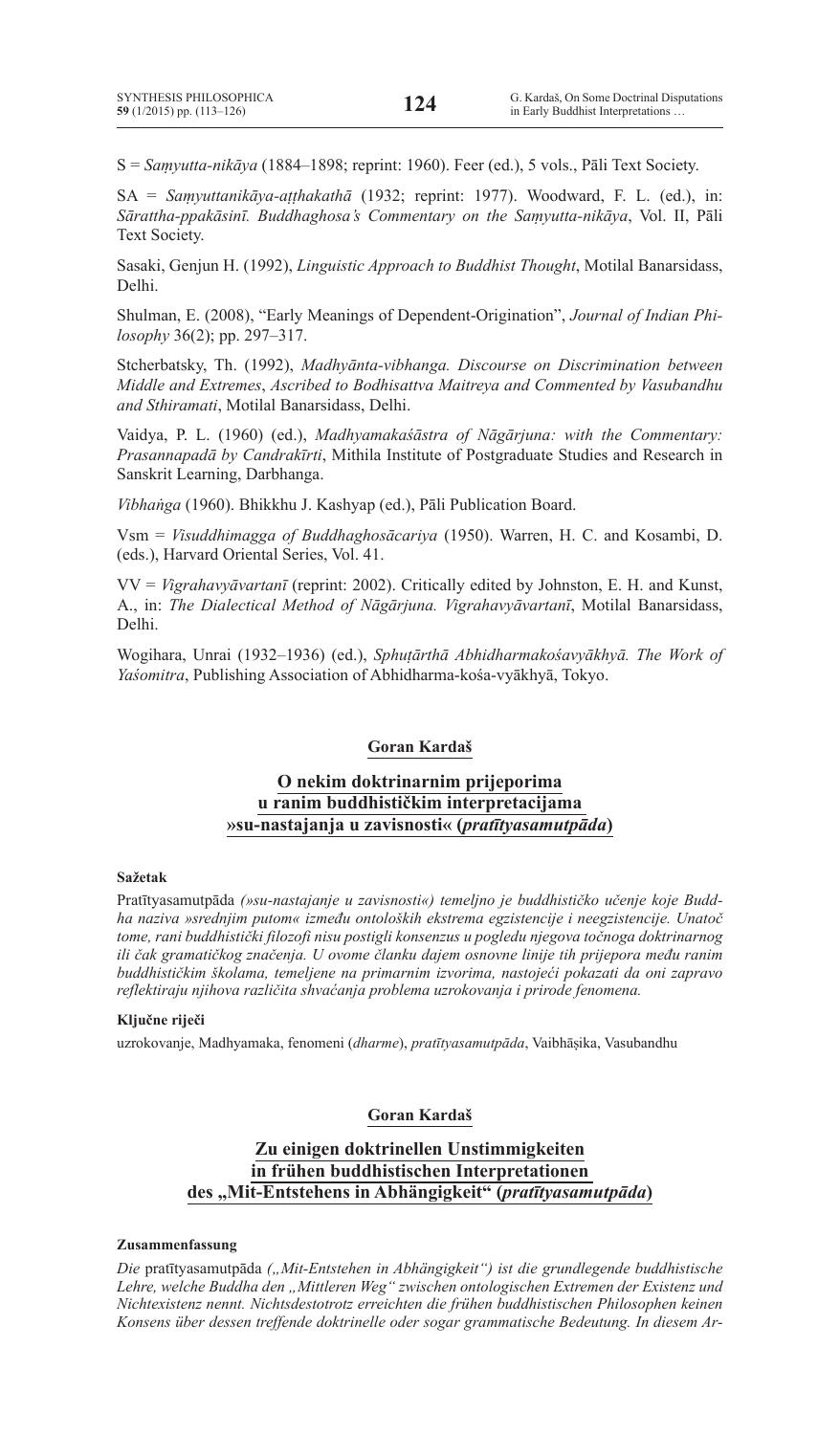*tikel erläutere ich die Grundlinien dieser Unstimmigkeiten zwischen den frühen buddhistischen Schulen, die auf primären Quellen fußen, indem ich zu schildern trachte, dass eigentlich diese Unstimmigkeiten ihre auseinandergehenden Auffassungen des Problems der Verursachung und Natur von Phänomenen widerspiegeln.*

# **Schlüsselwörter**

Verursachung, Madhyamaka, Phänomene (*Dharmas*), *pratītyasamutpāda*, Vaibhāṣika, Vasubandhu

the sphere of the "psycho-physical", which, when analysed properly (*paramārthatas*), reveals itself as a complicated causal structure bearing on such functions imagined as real (*sat*), as actuality (*kāritra*), potentiality or capability (*sāmarthya*), etc. *Mādhyamikas*, on the other hand, insists on the conventionality of causation itself ("arising and ceasing", i.e., *saṃvṛti=idaṃpratyayatā*, cf. n. 29 above) and provides a completely new rendering of PS as a "non-arising" (non-ceasing, etc.) *paramārthatas* (a qualification which is persistently applied by Bhāviveka and not by Candrakīrti, at least not explicitly). In fact, Buddhaghosa's interpretation of PS in *Visuddhimagga* ch. XVII and *Vibhaṅga* ch. VI (*P aṭiccasamuppādavibhaṅga*) also functions on two (exegetical) levels – *suttantabhājanīya* (according to canonical discourses) and *abhidhammabhājanīya* (according to "more advanced" *abhidhammic* discourses), which only implicitly imply the *saṃvṛti-paramārtha*  distinction. On the first exegetical level, PS is interpreted according to the three lives'theory (i.e., temporally, a series of successive states), while *abhidhammabhājanīya* views all the limbs of PS as functions in each and every "thought moment" (*viññānakhaṇa*) atemporally (i.e., causally), systematically applying the system of 24 *paccayas* (types of conditions) to it.

#### 33

On many points in AKB, Vasubandhu tries to show that *Vaibhāṣika*'s reading of the Canon is highly strained, almost violent in their effort to "harmonise" their special theories with the canonical statements.

#### 34

According to *Vaibhāṣika*, the definition of PS or dealing with it is "optional in the *Sūtras* and definite in the *Abhidharma*", *ābhiprāyikaḥ sūtre lākṣaṇiko'bhidharme*, *Bhāṣya* to AK 3. 25b.

# 35

It is not even clear whether PS counts only for conscious beings having in mind its "abstract" formulation of the form "this being that becomes", which is "at the bottom" of the formula. Recently, E. Shulman, in his well-argued article discussing the "initial meaning" of the *pratītyasamutpāda*, argues that, in the earliest strata, this "concept" "addresses the workings of the mind alone" (2008: 299), and that the *idappaccayatā*, at least at this initial stage, does not refer to the general or "abstract" causation principle of all "things" (not just mental or related to the mental), because it [*idappaccayatā*] "never occurs detached from the articulation of the 12 links" (ibid., 307). This conclusion, as well as the presented argumentation based on Pāli canonical sources, is philologically faultless. Nevertheless, there are some implicit or even explicit indications that the formula was, in its abstract determination even in the early period, held to count for non-living or non-human "things" as well, although this is understandable because of the well-known reason (the problem of suffering) that Buddha did not care for "the world" outside the human domain, referring only occasionally to the appearance of causal processes in the natural world and always by analogy with causal processes occurring in the mental world, as for example in S. III 54. Thus, Vasubandhu in *Bhāṣya* to AK 3. 25, ibid., mentions four different interpretations of PS (static, the one that is accepted by *Vaibhāṣika*, momentary, prolonged and serial), which "pertain to both living and non-living [things]" (*tathāvasthikaḥ kṣaṇikaḥ prākarṣikaḥ sāmbandhikaḥ sattvākhyo 'sattvākhyaśceti bhedaḥ*), and the reason why in the *sūtras* PS pertains only to living beings is "to abandon perplexity regarding the past, the future and the present" [i.e., "did I or did I not exist in the past", etc.] – *kimarthaṃ punaḥ sūtre sattvākhya eva?*, *Bhāṣya*, ibid., *pūrvāparāntamadhyeṣu sammohavinivṛttaye* (AK 25cd). The *locus classicus* of this issue is *Śālistambasūtra*, a text that could be the earliest *Mahāyāna sūtra* we are in possession of, but which is treated as a typical (early) *abhidharma* treatise. The *Sūtra* views PS in terms of causes (*hetupāṇibandhatas*) and conditions (*pratyayopāṇibandhatas*) applied to "outer" (*bāhya*) and "inner" (*adhyātmika*) PS (10) thereby analysed in four sections: in terms of causes and conditions applied to inner PS and in terms of causes and conditions applied to outer PS. An example of the causal relation in the outer PS is the gradual emerging of a fruit from a seed (via a sprout, a leaf, etc.). (11) The conditional relation regarding this causal occurring would be "the coming together" (*samavāya*) of the six elements (earth, water, heat, wind, space and season). (12) The same idea – namely, that a cause is primary for the emerging of an effect, while the conditions are auxiliary – is found in an early Pāli "paracanonical" text *Nettippakaraṇa* using almost the same example and interpretation as here. There (451–453; cf. also a parallel passage